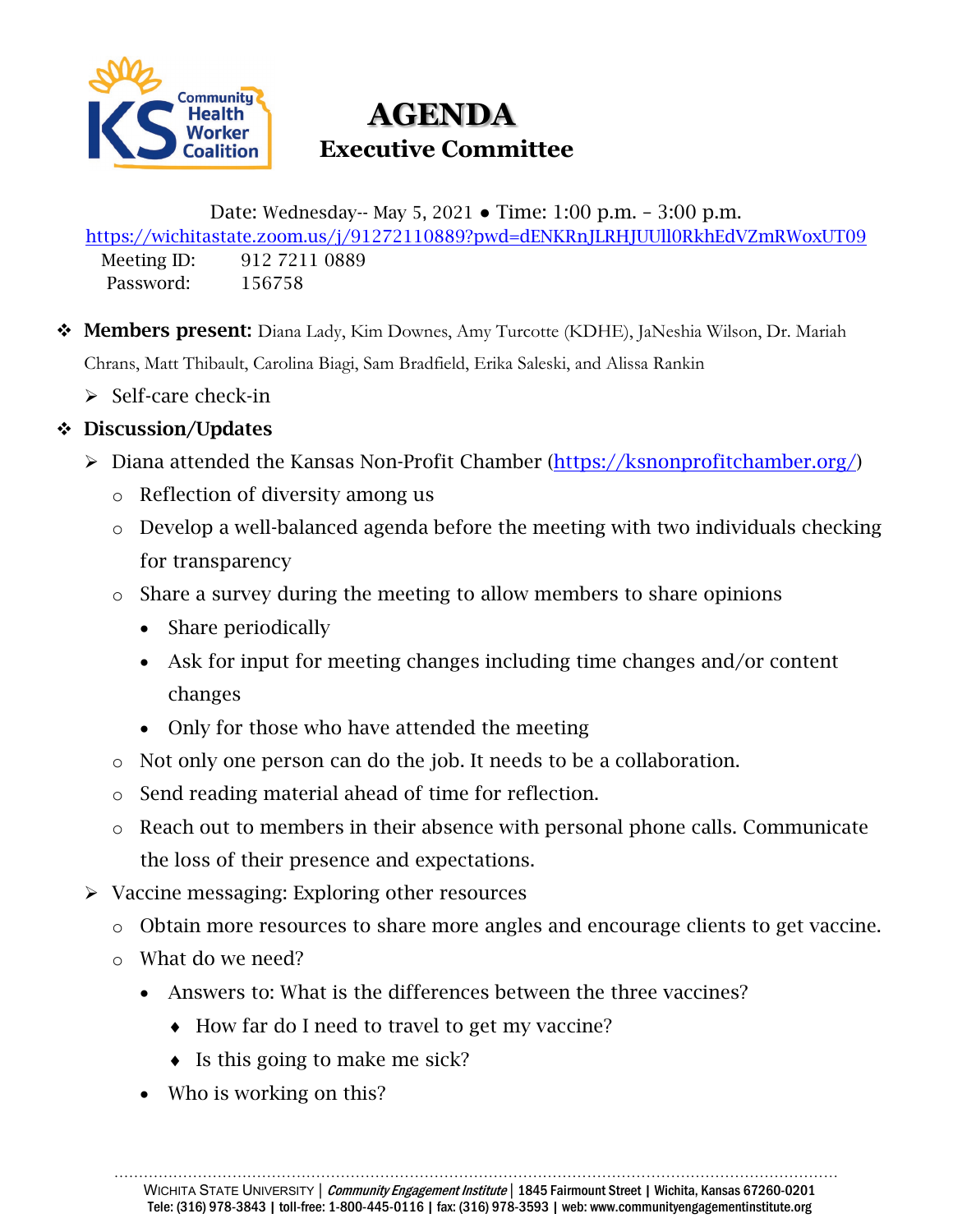- Is there an FAQ that we could put on the CHW website to simplify what the CDC is sharing? (KDHE has Spanish/English FAQ document. The CDC has one as well. Diana will share.)
	- ♦ Carolina will ask if Dr. Solano has a FAQ sheet.
	- ♦ Guadalupe will ask KU about the video they created with them.
	- ♦ Dr. Mariah shared: Coronavirus COVID-19 [Hesperian Health Guides](https://en.hesperian.org/hhg/Coronavirus?utm_source=Newsletter%20Announcement&utm_medium=email&utm_campaign=covidFS_announcememnt) with 24 languages.

### $\triangleright$  CDC grant

- o Requests for LOS this afternoon by 5/14 to KDHE
- o KDHE will request a meeting next week
- o
- ▶ Healing Your Almond Trauma-Informed Care training
- $\triangleright$  Strategic Plan Review

#### Committee Updates

- $\triangleright$  Advocacy
	- o Reviewing
- $\triangleright$  Education
- $\triangleright$  Sustainability
- $\triangleright$  Symposium
	- o Elections for open positions
- $\triangleright$  Community of Practice

# ❖ Regional Representative Updates

- Northeast Kansas & Tribes
- $\triangleright$  Southwest Kansas

# **\*** KDHE Support Staff Updates

- **❖** Next Steps
	- Diana will share KDHE has Spanish/English FAQ document. The CDC has one as well.
	- Carolina will ask if Dr. Solano has a FAQ sheet.
	- Guadalupe will ask KU about the video they created with them.
	- ALISSA update website with above
	- Set aside next agenda for this: *[https://clearimpact.com](https://clearimpact.com/)*